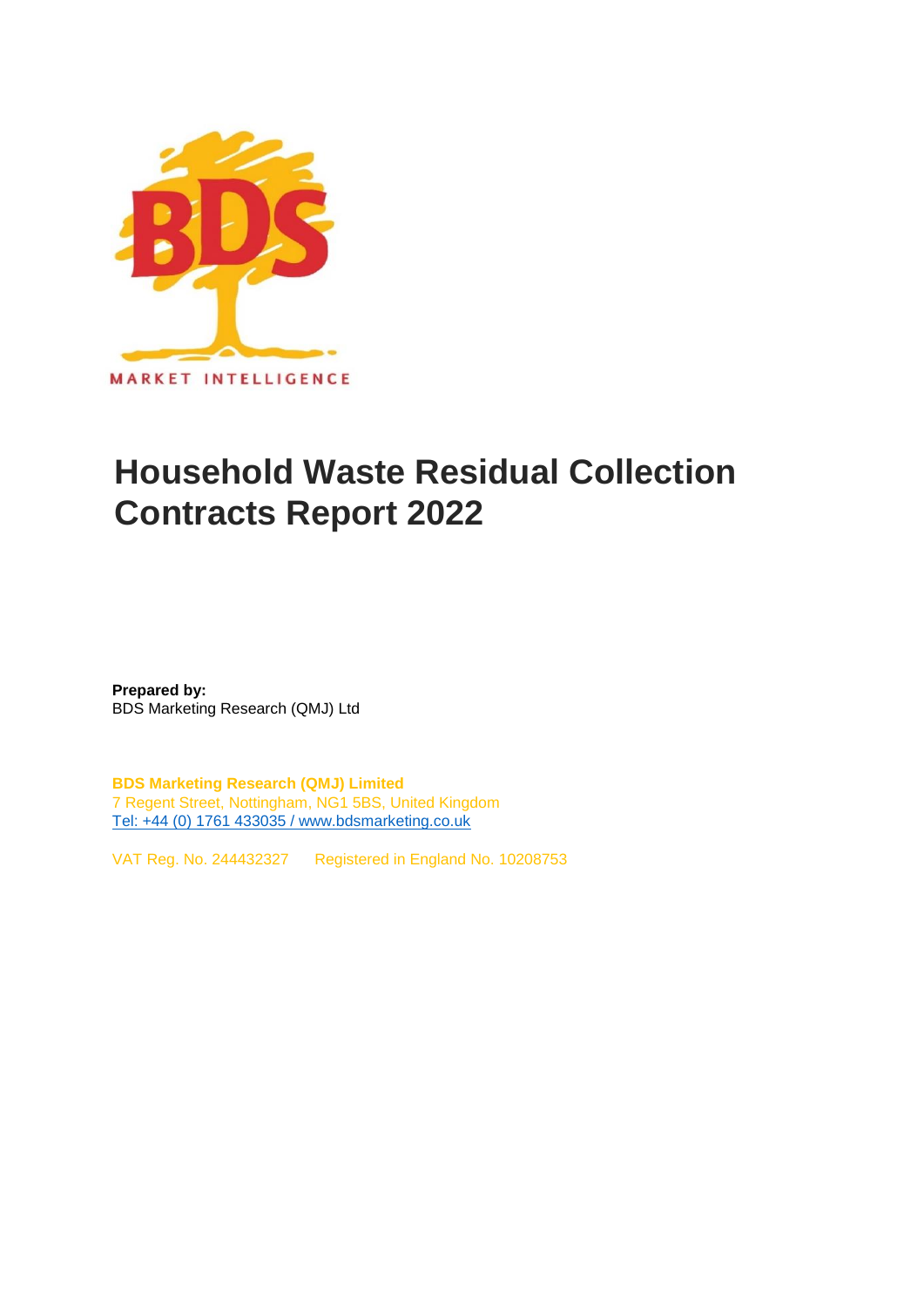

*Building knowledge for success*

**Contract Database - Residual Waste Collection Contract Status by Collection Authority**

**Region: South East**

| Name of authority | County | Region | Date current contract<br>started | Length of time<br>including extension<br>options (years) | Date current contract<br>ends | Name of company handling contract | <b>Tonnes</b><br>(maximum) | <b>Collection Frequency</b> | Households | Number of Total Contract<br>Value (£M) | <b>Notes</b> |
|-------------------|--------|--------|----------------------------------|----------------------------------------------------------|-------------------------------|-----------------------------------|----------------------------|-----------------------------|------------|----------------------------------------|--------------|
| <b>XXX</b>        |        |        |                                  |                                                          |                               |                                   |                            |                             |            |                                        |              |
| <b>XXX</b>        |        |        |                                  |                                                          |                               |                                   |                            |                             |            |                                        |              |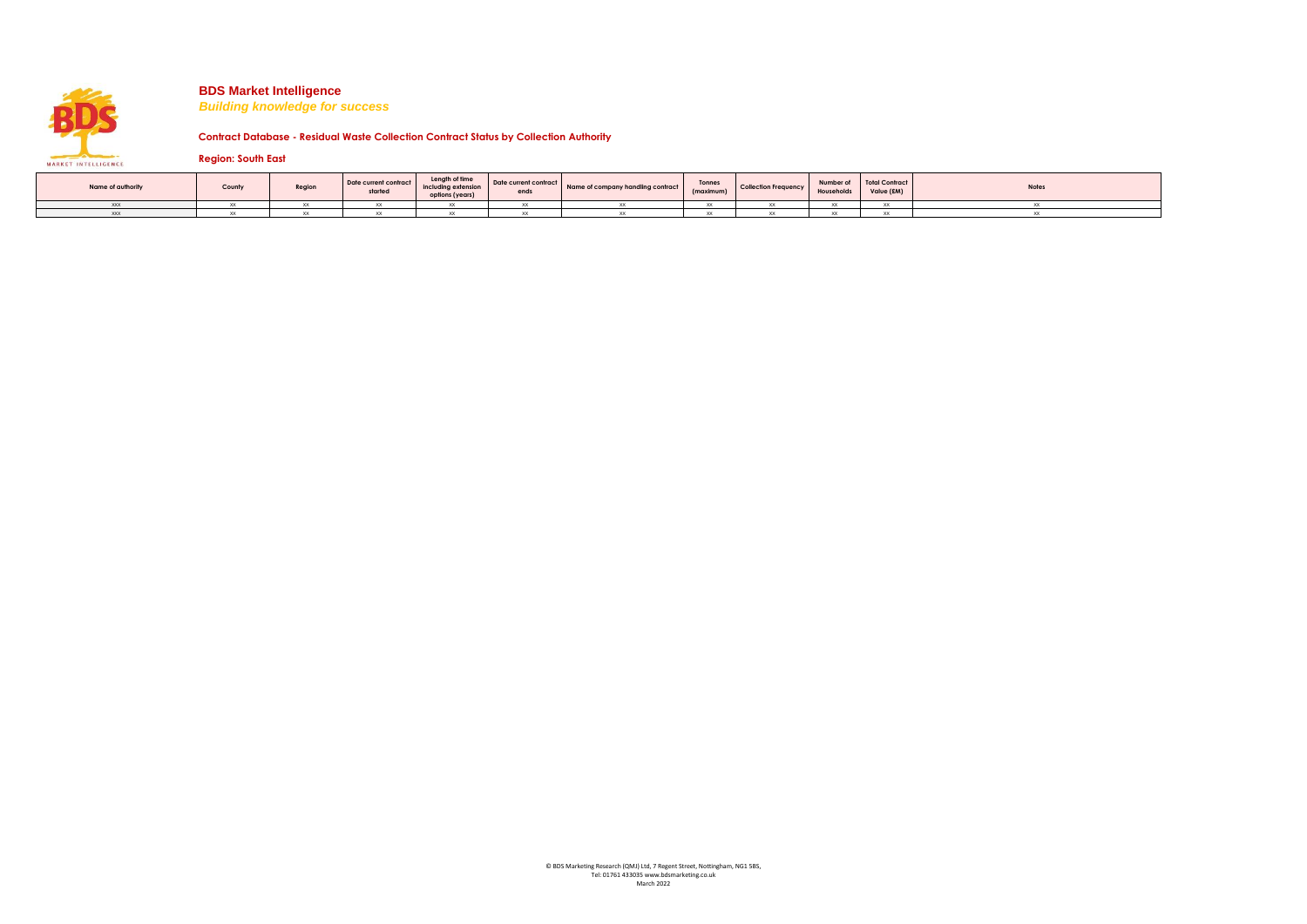

## **Household Waste Recyclate Collection Contracts Report 2022**

**Prepared by:** BDS Marketing Research (QMJ) Ltd

**BDS Marketing Research (QMJ) Limited** 7 Regent Street, Nottingham, NG1 5BS, United Kingdom [Tel: +44 \(0\) 1761 433035 / www.bdsmarketing.co.uk](http://www.bdsmarketing.co.uk/)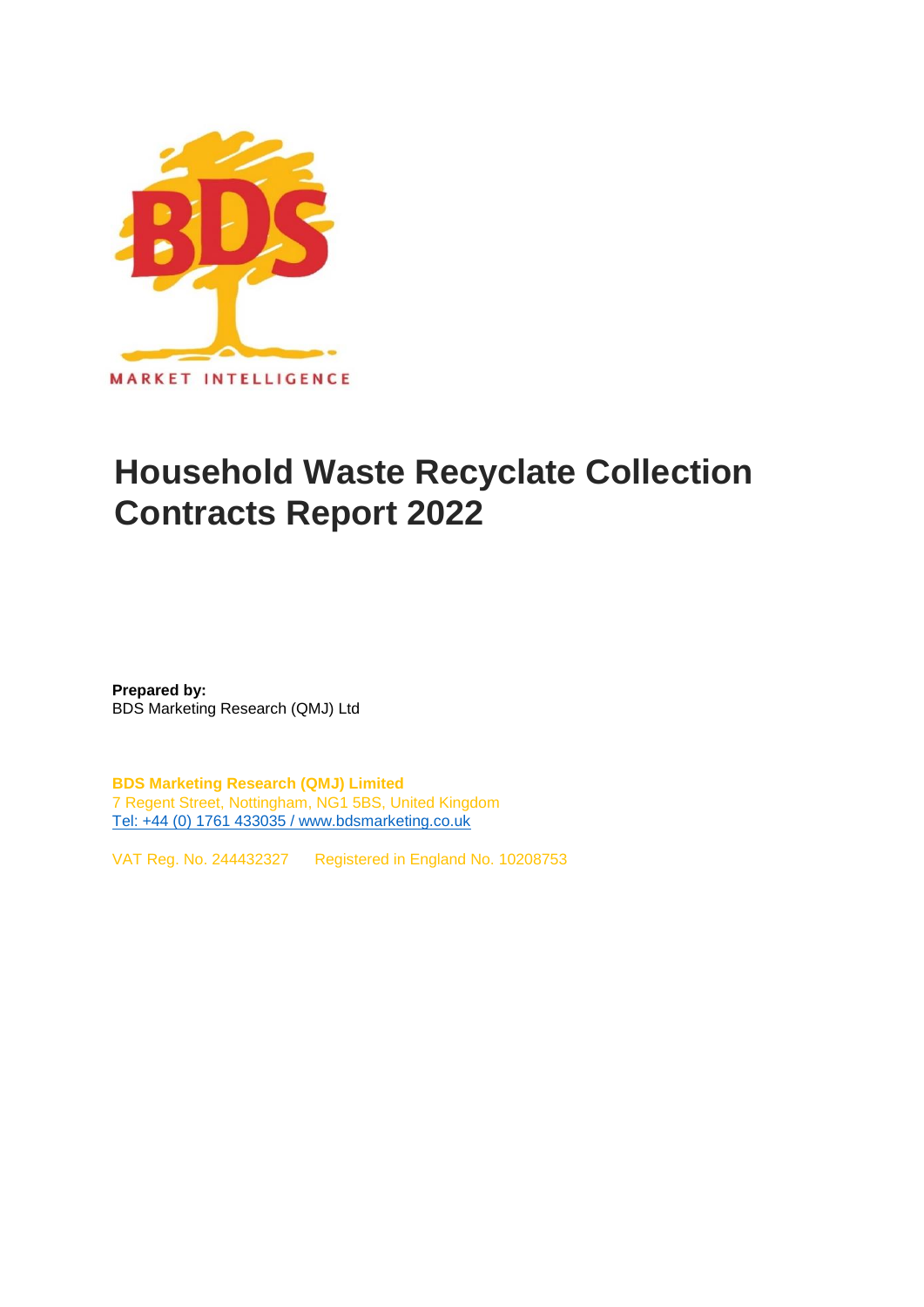

*Building knowledge for success*

**Contract Database - Recyclate Waste Collection Contract Status by Collection Authority**

**Region: South East**

| Name of authority | County | Region | Date current contract<br>started | Length of time<br>including extension<br>options (years) | Date current contract<br>ends | Name of company handling contract | Tonnes<br>(maximum) | <b>Collection Frequency</b> | Number of<br>Households | Total Contract<br>Value (£M) | <b>Notes</b> |
|-------------------|--------|--------|----------------------------------|----------------------------------------------------------|-------------------------------|-----------------------------------|---------------------|-----------------------------|-------------------------|------------------------------|--------------|
| <b>YYY</b>        |        |        |                                  |                                                          |                               |                                   |                     |                             |                         |                              |              |
| <b>YYY</b>        |        |        |                                  |                                                          |                               |                                   |                     |                             |                         |                              |              |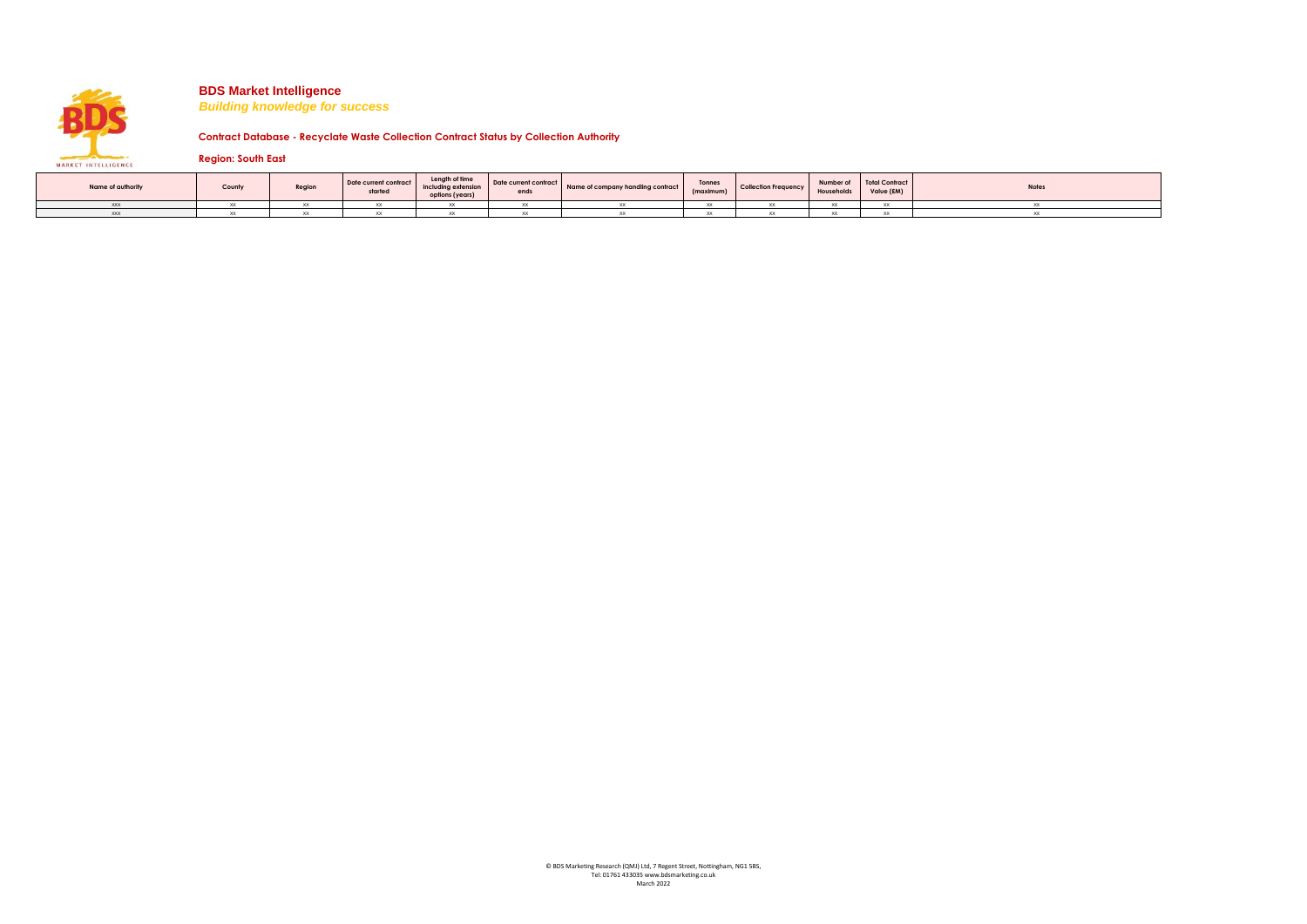

## **Household Waste Disposal Contracts Report 2022**

**Prepared by:** BDS Marketing Research (QMJ) Ltd

**BDS Marketing Research (QMJ) Limited** 7 Regent Street, Nottingham, NG1 5BS, United Kingdom [Tel: +44 \(0\) 1761 433035 / www.bdsmarketing.co.uk](http://www.bdsmarketing.co.uk/)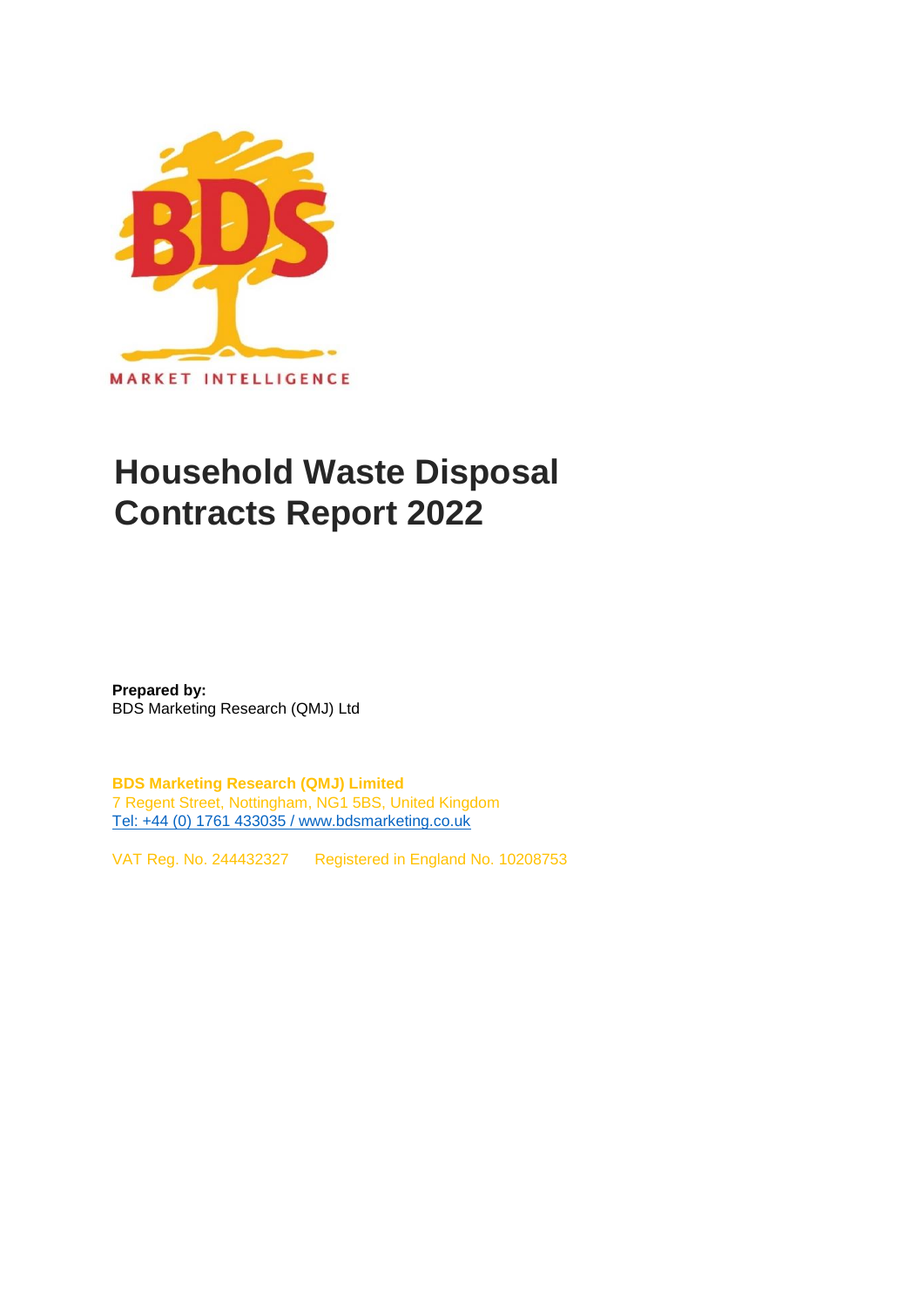*Building knowledge for success*

**Contract Database - Disposal contracts for household waste**

**Region: South East** MARKET INTELLIGENCE

| Name of authority | Count | Region | Contract<br>summary | Contract<br>detail | Date current<br>contract started | Length of time<br>including extension<br>options (years | Date current | Name of company handling contract different from company All UI / Silvie UI | Landfill and other waste<br>sites used (Company if<br>handling contract) | Tonnes<br>(maximum | Total Contract<br>Value (£M) | <b>Notes</b> |
|-------------------|-------|--------|---------------------|--------------------|----------------------------------|---------------------------------------------------------|--------------|-----------------------------------------------------------------------------|--------------------------------------------------------------------------|--------------------|------------------------------|--------------|
|                   |       |        |                     |                    |                                  |                                                         |              |                                                                             |                                                                          |                    |                              |              |
|                   |       |        |                     |                    |                                  |                                                         |              |                                                                             |                                                                          |                    |                              |              |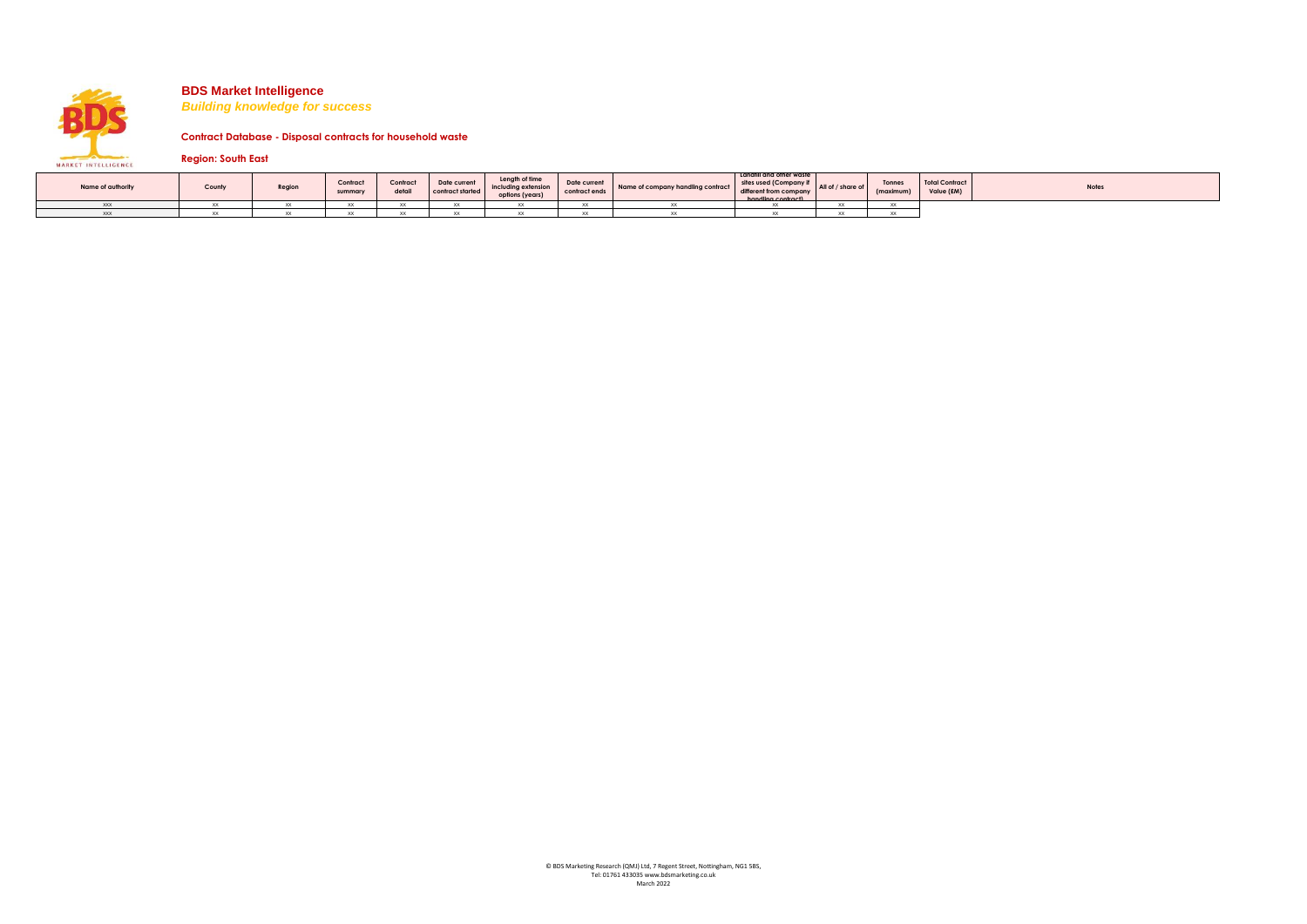

# **Household Waste Treatment Contracts Report 2022**

**Prepared by:** BDS Marketing Research (QMJ) Ltd

**BDS Marketing Research (QMJ) Limited** 7 Regent Street, Nottingham, NG1 5BS, United Kingdom [Tel: +44 \(0\) 1761 433035 / www.bdsmarketing.co.uk](http://www.bdsmarketing.co.uk/)